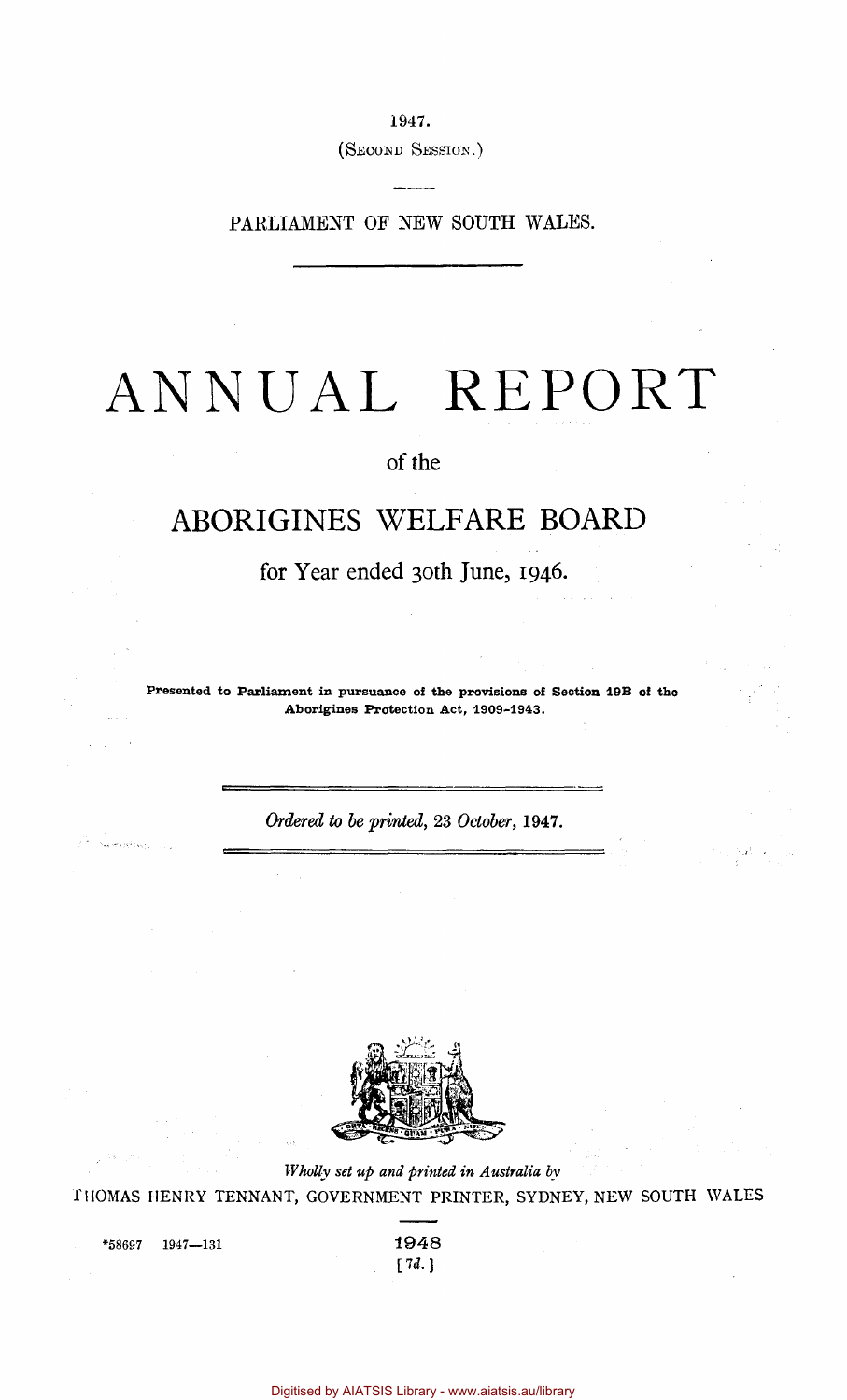The Aborigines Welfare Board have the honour to present to the Honourable the Chief Secretary the following report<br>on its work during the year ended 30th June, 1946, together<br>with information on the care and general welfare of the<br>aborigines resident within the State of New Sou during that period.

The report also refers to other information concerning aborigines in this State.

#### ABORIGINES WELFARE BOARD.

On 5th July, 1945, the Board was re-constituted in pur-suance of section 2 of the Aborigines Protection (Amendment) Act, 1943.

During the year, eight meetings of the Board were held, the attendance of the members being as follows:—

|                                                                                            | - 8                     |
|--------------------------------------------------------------------------------------------|-------------------------|
|                                                                                            |                         |
|                                                                                            |                         |
|                                                                                            |                         |
|                                                                                            |                         |
|                                                                                            |                         |
| The Honourable E. G. Wright, M.L.C. $\ldots$                                               | $\overline{\mathbf{4}}$ |
| Mr. W. Page $\ldots \ldots \ldots \ldots \ldots \ldots \ldots \ldots \ldots \ldots \ldots$ | -3                      |
|                                                                                            |                         |
|                                                                                            |                         |
|                                                                                            |                         |

By virtue of his position as Under-Secretary, Chief Secre-tary's Department, Mr. S. L. Anderson continued as Chair-man of the Board throughout the year.

Professor A. P. Elkin was again elected as Vice-Chairman.

Mr. A. W. G. Lipscomb, as Superintendent of Aborigines Welfare, is Executive Member of the Board. During the year, Mr. Lipscomb made visits of inspection to all the Aboriginal Stations and Children's Homes and to a number of Reserves.

Mr. R. H. Blackley, of the Police Department, was trans-ferred to the country by his Department early in the year and his place on the Board was taken by Mr. Superintendent B. E. Sadler.

Mr. A. Solomon, a full-blood aborigine, who had been<br>elected by the aborigines as a member of the Board, pursuant<br>to section 4 (1) (b) (viii) of the Act, resigned from the<br>Board after attending two meetings, and Mr. W. Pag

In accordance with a resolution of the Board, and with<br>the approval of the Minister, Professor A. P. Elkin, the<br>Honourable E. G. Wright, M.L.C., and Mr. Lipscomb visited<br>Queensland during June, 1946, for the purpose of stu 30th June the Board members referred to were still absent in Queensland on this mission.

#### BOARD'S POLICY.

As has been stressed previously, a fundamental requirement in connection with the welfare of people of aboriginal descent is their training for full citizenship, so that they might ulti-mately be assimilated into the general community. Contact with the white community has progressed to such a stage that<br>eventually they must be absorbed into the type of civilisation<br>thereby involved. It is obvious that there are basic difficulties, both sociological and psychological, but the Board will endeavour to meet and overcome these difficulties and ensure, by careful administration, a gradual and progressive adjustment.

It must be appreciated that the position in New South Wales is rather different from other States, in that the number<br>of full-blood aborigines here is comparatively small, the so-<br>called "aborigines" being, for the greater part, mixed bloods<br>who are almost completely de-triba

### VITAL STATISTICS.

Owing to war conditions, no official census of aborigines has been taken in this State since 1941. Vital statistics for that year have been supplied in previous reports. The figures for that year were as follows:-

| Caste.                        | Adults.      | Children.    | Total.        |
|-------------------------------|--------------|--------------|---------------|
| Full-blood<br><br>Mixed blood | 478<br>5,410 | 116<br>4,612 | 594<br>10,022 |
| Total                         | 5,888        | 4.728        | 10,616        |

As at 30th June, 1946, 2,520 persons resided on the nineteen<br>Stations under the control of the Board. This figure repre-<br>sented a decrease of eighty-six persons, as compared with the<br>previous year. On Reserves, excluding at the end of this Report.

#### STAFF ORGANISATION.

Although hostilities ceased in August, 1945, the year under<br>review presented difficulties from the point of view of staffing,<br>owing to the fact that the curtailment of demands due to the<br>War was only gradual. Staff shortag culties.

During the year two male officers returned to Head Office from Active Service, thus easing the burden on the depleted staff that carried on admirably during the War years.

About fifty per cent. of the Managers of Stations are still<br>combining their duties with that of teaching. Managers should<br>be free to a considerable degree to devote time to the general<br>welfare and problems of the people on

The Board is unanimous in its opinion that greater concen-tration should be made on the employment of welfare officers who would be stationed in various parts of the State, and who would devote their energies to assisting aborigines in their districts to establish themselves as good citizens, and generally to attend to their welfare. Representations have been made to the Government for the appointmen men for eventual appointment to this work.

#### ASSISTANCE TO ABORIGINES TO ACQUIRE THEIR OWN HOMES.

As pointed out in previous reports, legislation passed in 1943 empowers the Board to acquire land, erect buildings thereon, and to sell or lease such buildings on terms to the aborigines. It is intended to grant this type

During the year six further applications were received from<br>aborigines for the form of assistance referred to. As the<br>Government voted only £3,000 on the Estimaties, the number<br>of applications approved had to be restricted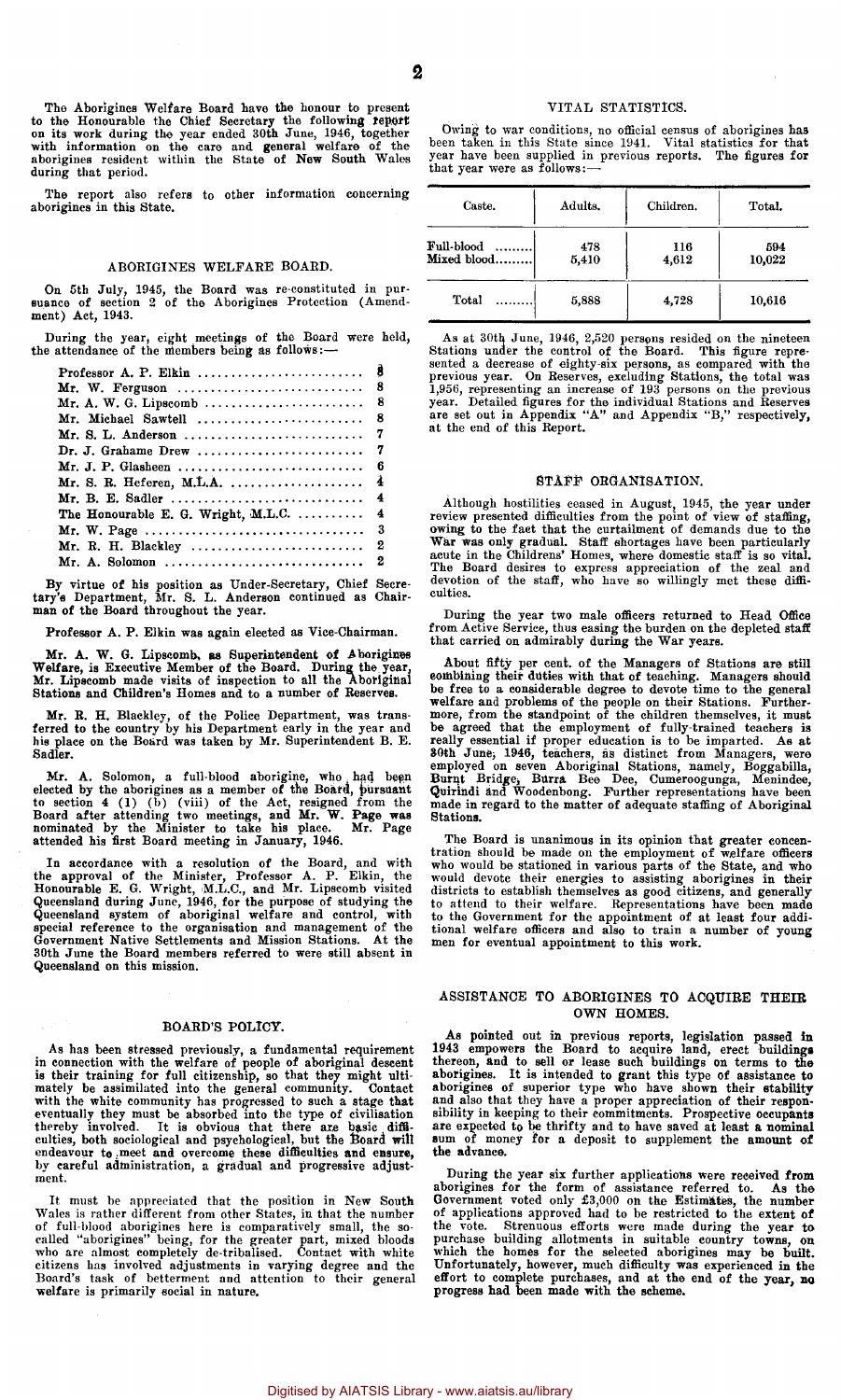#### EXEMPTION CERTIFICATES FOE ABORIGINES.

In accordance with the provisions of the Aborigines Protection (Amendment) Act, 1943, the Board may issue to any interpretion or person apparently having an admixture of aboriginal blood, and who is a fit and proper person

Under ordinary circumstances the Commonwealth Authorities<br>do not grant Od Age, Invalid and Widows' Pensions or Mater-<br>nity Allowances to aborigines possessing a preponderance of<br>aboriginal blood. Similarly, an aborigine wh as normal white citizens and thus become eligible to lodge applications for the normal social benefits.

Children, too, of parents who are in possession of Exemption Certificates, are now permitted to attend ordinary State Public Schools without any restriction whatsoever.

During the twelve months under review, forty-seven applications were dealt with, as under-

| Exemption Certificates declined | $\overline{4}$ |
|---------------------------------|----------------|
| Exemption Certificates deferred | -5             |

#### BOARDING-OUT OF ABORIGINAL CHILDREN.

In 1943 the Aborigines Protection Act was amended to give the Board authority to board-out aboriginal children com-mitted by the Courts to its care with approved foster parents in private homes or on Stations. Some children are quite<br>unsuited temperamentally for absorption into institutional<br>groups. During the year ended 30th June, 1946, nineteen<br>children were committed by the Courts and admitted to the control of the Board. The allocation of these children was as follows:—

| Boarded-out privately with families on Aboriginal |     |
|---------------------------------------------------|-----|
| Stations and Reserves                             | -5  |
| Boarded-out in private homes off Reserves         | 1   |
| Placed in approved denominational institutional   |     |
| Homes or Hospitals                                | -5  |
| Placed in Children's Homes under the control of   |     |
| the Aborigines Welfare Board                      | - 8 |

#### LABOUR CONDITIONS—EMPLOYMENT.

Employment conditions throughout the State, in relation to aborigines as a whole, have continued to be satisfactory. In<br>many localities the demand has exceeded the supply. In the<br>Far West, however, the position has deteriorated somewhat,<br>owing to the severe drought prevailing and

Some aborigines have shown themselves to be thoroughly<br>conscientious workers; others have displayed little or no<br>therest in their work. The will to work becomes manifest<br>only when there is an incentive. To a large degree t or two days per week only; the rest is reserved for his enjoyment.

These inherent attitudes can only be gradually overcome by education and training, together with a realistic and sympa-thetic approach by the employer.

The class of work offering in their neighbourhood generally<br>determines the nature of the aborigines' employment. In the<br>Western area, they undertake work such as shearing, fencing,<br>clearing, droving, crutching, boundary ri continue to seek employment in sugar-cane, banana and dairying industries.

For many years aborigines from the Settlements at Cume-roogunga and Moonahcullah have found seasonal employment in the fruit-growing areas, mainly around Shepparton and<br>Mooroopna. Similarly, the Cowra and Darlington Point Settle-<br>ments have provided employees, during the season, for the<br>Murrumbidgee Irrigation Area fruit and eannery

At Jervis Bay aboriginal fishing teams have exclusive fishing rights of the two bays immediately adjacent to Jervis Bay. During the season, When fish are in poor supply, the men secure other work, principally on neighbouring farms.

It is of interest to mention that at several centres young<br>women were placed in employment at the local hospital as<br>domestics or wardsmaids. Employment figures for the year<br>under review show a small decrease over previous Aboriginal Stations are concerned, and the table hereunder shows the number of men in employment during the last quarters of the years 1944, 1945 and 1946—

|                 | Able-bodied Men on Stations. |             |             |  |  |  |  |  |  |  |  |  |
|-----------------|------------------------------|-------------|-------------|--|--|--|--|--|--|--|--|--|
| Period.         | Number in                    | Number in   | Percentage  |  |  |  |  |  |  |  |  |  |
|                 | Residence.                   | Employment. | Employment. |  |  |  |  |  |  |  |  |  |
| April-June 1944 | 693                          | 667         | 96.2%       |  |  |  |  |  |  |  |  |  |
| April-June 1945 | 543                          | 510         | $93.3\%$    |  |  |  |  |  |  |  |  |  |
| April-June 1946 | 578                          | 515         | 89.1%       |  |  |  |  |  |  |  |  |  |

#### JUVENILE EMPLOYMENT.

The employment of young aborigines between the ages of fifteen and eighteen and their general welfare when employed,<br>is regarded by the Board as an important feature of its work.<br>Supervision is exercised through the local Managers. The<br>Board intends to develop the teaching of aborigines as soon as circumstances permit.

Children committed to the Board's care as wards of the State are maintained at the Board's institutions until they reach school leaving age. The boys are then given instruction in rural work and the girls in domestic work. After a reasonable standard is reached, they are placed in employment as appren-tices with approved employers.

At the close of the year nine boys and sixteen girls between the ages of fifteen and eighteen years, who were under the Board's control as wards, were employed under apprenticeship conditions. The Welfare Inspector kept the interests of these young people under close supervision.

#### HEALTH AND HYGIENE.

The health of the aboriginal residents receives close atten-tion from the Managers of Stations and the Police in charge of Reserves. Very few eases of serious illness have been reported. There have been some accidents and certain unavoidable epidemics, such as influenza, measles and mumps. On one Station (Boggabilla) there was a serious epidemic of whooping cough, seventy-three children being aff

Strenuous efforts are made by Managers to instil in the minds of the people under their care the imperative need for cleanliness and proper attention to diet. Fresh vegetables and milk are available for general use on many Stations.

As formerly, aborigines requiring medical attention or treat-<br>ment at a hospital have been afforded the same facilities as<br>indigent members of the white community. Aborigines may<br>attend local public hospitals and be admitt if necessary.

The opportunity is taken of paying tribute to the excellent co-operation and assistance by the Department of Public Health, the Baby Health Centre Nurses and the Bush Nursing Association.

Aborigines who can afford it are required to meet their own personal dental expenses, but those unable to pay for treatment are afforded free dental attention, the cost being met by the Board. On most of the Stations, arrangements were made for a local dentist to visit the people and attend to any teeth trouble.

#### HOUSING.

The Board's aim in respect of housing is ultimately to provide aboriginal families under its care with adequate and<br>proper homes. It is only when living standards are satis-<br>factory that pride and self-respect in all people assert them-<br>selves. Whilst aborigines live under pri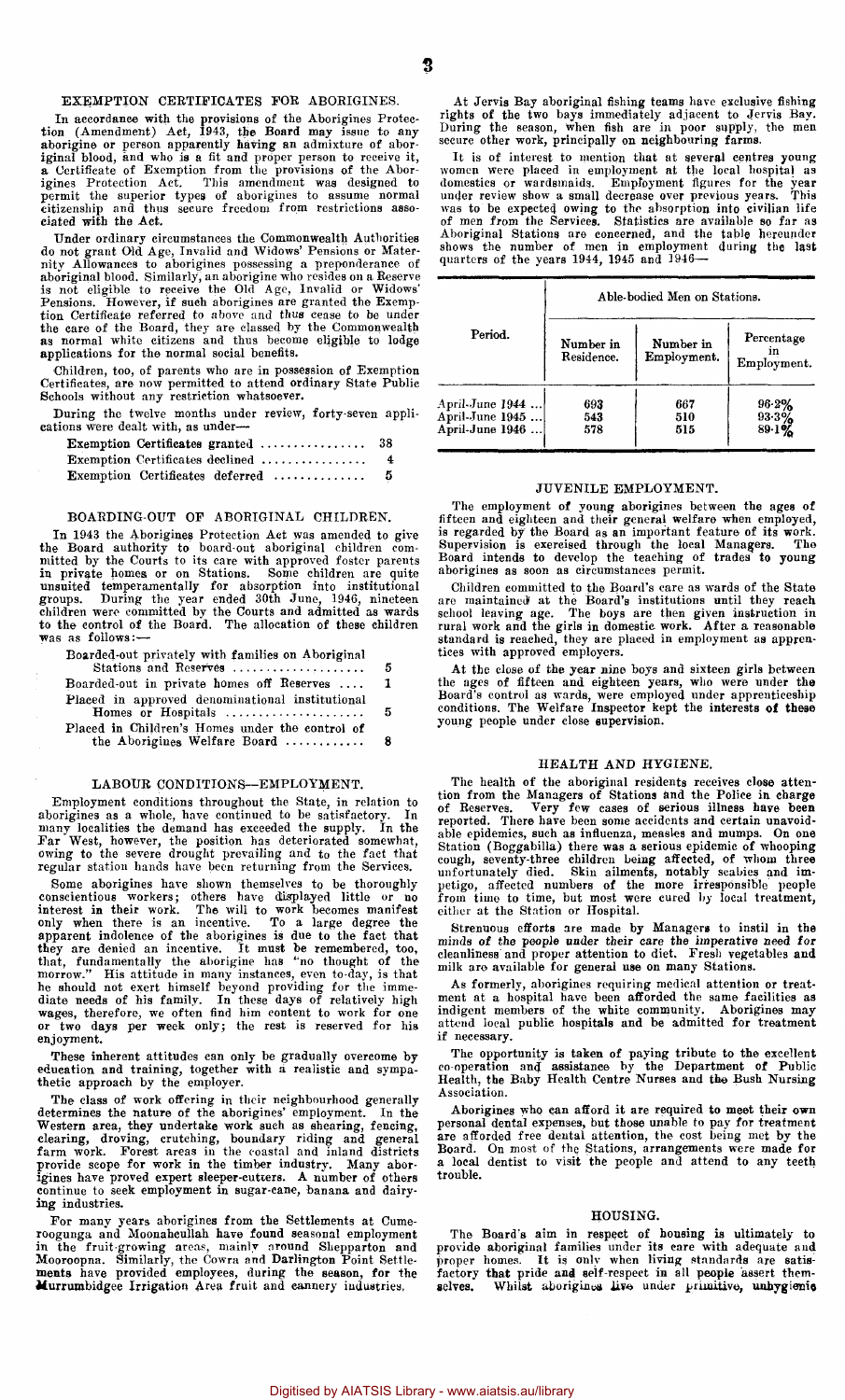conditions, they manifest very little desire to change their mode of life and to progress to a stage where they will bo received in the general community and be able to take their place with success and satisfaction.

The Board's housing programme for this year was handi-capped by industrial disturbances and the shortage of labour and materials. Although a comprehensive housing programme was arranged, the work carried out consisted mainly of repairs and renovations to existing dwellings, and was largely done<br>by the management of each Aboriginal Station with local<br>ab**original assistance. Further planning, however, was carried**<br>out in connection with the Post-war Recons programme and, in addition to the drafting of new Station designs to provide the maximum advantage to the residents, plans were prepared and approved for the improved types of dwellings.

The amount expended during the financial year on the erection of new buildings, additions to existing buildings, repairs and renovations, was £3,384. The work completed represents only a small proportion of the programme a programme set down owing to the difficulties already referred to in obtaining the material and labour required; and also to inability to arrange building contracts.

abouty to all any continues of the will be possible to proceed<br>The hope is expressed that it will be possible to proceed without delay on the major projects concerned with the<br>erection of new dwellings and repairs, renovations and improve-<br>ments to existing homes, and that the work will be continued<br>until all aboriginal families under the Bo factorily housed.

Representations have been made to the Government for a substantial grant to enable an extensive building programme to be put in hand. A long-range plan has already been endorsed, but the amount that will be made available is not yet known.

#### AGRICULTURAL ACTIVITY.

Every encouragement and assistance is given to agricultural activity on Aboriginal Stations. Home production of vege-tables and milk is regarded as necessary to morale, health and economy.

The Board had hoped that when the war was concluded a<br>vigorous policy of agricultural development on suitable Stations<br>could have been implemented. However, shortage of labour,<br>plant and materials and fertilizers has rende possible to bring the plan to fruition.

A number of community vegetable gardens on Stations are in a flourishing condition and dairy herds are maintained in those places where conditions are favourable.

Reports from Aboriginal Stations indicate that the prolonged drought has rendered cultivation and maintenance of<br>dairy herds in productive condition a very difficult problem.<br>In some instances it has been necessary to sell or remove stock<br>to other parts where feed was more pl

The agricultural position at the Kinchela Boys' Training<br>Home is very satisfactory. At this Home, of course, conditions<br>are different from those at Stations. There are fifty boys in<br>residence and the older ones receive a g the year under review there were produced, amongst a number<br>of products, 2<sup>1</sup> tons of potatoes, 2,000 lettuee, 3 tons of pump-<br>kins, 400 lb. of onions. A dairy herd of thirty cows was<br>maintained, an average of twenty-four

#### EDUCATION.

Last year the Education Department agreed to an arrangement whereby children of aboriginal parents, to whom a Certificate of Exemption from the provisions of the Aborigines Protection Act and Regulations had been granted, might be admitted to a public school, notwithstanding the existence in the district of a Special School for Aborigines. Advantage has been taken of this facility by a number of children of aboriginal descent living in country centr

The Board holds the opinion that all children of aboriginal blood, who are clean in their personal habits and have the<br>necessary aptitude, should be given every opportunity and<br>encouragement to attend public schools whenever practicable.<br>In the Annual Report for the previous year, necessary medical examination are now permitted to enrol at the local public schools without any difficulty. One girl at the Cootamundra Girls' Home was attending the Cootamundra

Central Public School and negotiations were in progress for additional admissions. It is pleasing to report that all children from the Home are now attending the Cootamundra Central<br>Public School and are reported to have benefited to a marked<br>degree in mental alertness and social attitude since associating<br>with the white children. They like their are quite happy.

When the last report was presented, it was expected that<br>two boys at the Kinchela Boys' Home, who had shown a high<br>degree of intelligence, would be sent to Kempsey High School<br>the following year. These two boys, William Di held second and third positions, respectively, in their class of forty-five pupils for the half year ended 30th June, 1946.<br>Two other boys show good promise and it is hoped that they<br>will also have the opportunity of advan

During March, 1946, the Chief Secretary approved of a scholarship, tenable for two years, valued at £50 per annum, being awarded by the Aborigines Welfare Board to the aboriginal pupil residing within a radius of five mile aboriginal, 17 years of age. She was reported by the Head-<br>master of the Casino High School as being an excellent student,<br>with a pleasing personality and a strong influence for good<br>in the school. At the election for seni girl champion.

As has been pointed out earlier in this report, another aim of the Board is to secure more fully-trained teachers for the schools on Stations. Apart from other considerations, this provides a better standard of education for the pupils.

# RELIGIOUS ACTIVITIES ON STATIONS AND RESERVES.

As in the past, every facility has been provided to enable local clergy and missionary bodies to impart religious teaching to the aborigines. The Board realises these ministrations are<br>of the greatest value, not only from a religious and moral<br>point of view, but also as a means of establishing a link with<br>a social organisation to which aborigi expressed that the local clergy of various denominations in all parts of the State where aborigines reside, will endeavour to overcome any obstacles that exist at present and do all in their power to help the dark people b

The two established aboriginal missionary organisations,<br>namely, the United Aborigines Mission and the Aborigines<br>Inland Mission, are still actively working on various Abori-<br>ginal Stations and at other centres where commu aboriginal people exist.

At the Kinchela Boys' Training Home regular religious instruction is given and services are held by the Church of England Chaplain. The Roman Catholic Priest visits the Home regularly.

At the Cootamundra Girls' Training Home the children attend their own churches. Sunday school is held at the Home by the Roman Catholic Priest and the Methodist Clergyman.

#### REFRIGERATORS FOR INLAND STATIONS.

Mention was made in the last report of the necessity for provision of refrigerators on inland Stations, not only to<br>cnsure more adequate feeding arrangements for the siek, but<br>also to keep food generally in a more satisfactory state during<br>the hot weather. During the year under

#### RELIEF AND BENEFITS TO ABORIGINES FROM THE BOARD.

As in the past, the Board's functions include the important one of care and relief of all aged, infirm, indigent and ineapable aborigines. Aborigines unable to care for themselves<br>are provided with housing, sustenance and medical care, free<br>of cost. It is required, however, that every able-bodied<br>aborigine should honestly endeavour to main his family from the proceeds of employment.

Returns for the year show that whilst the number of aborigines on Reserves has increased, the number of persons depending on the Board for sustenance has dropped materially.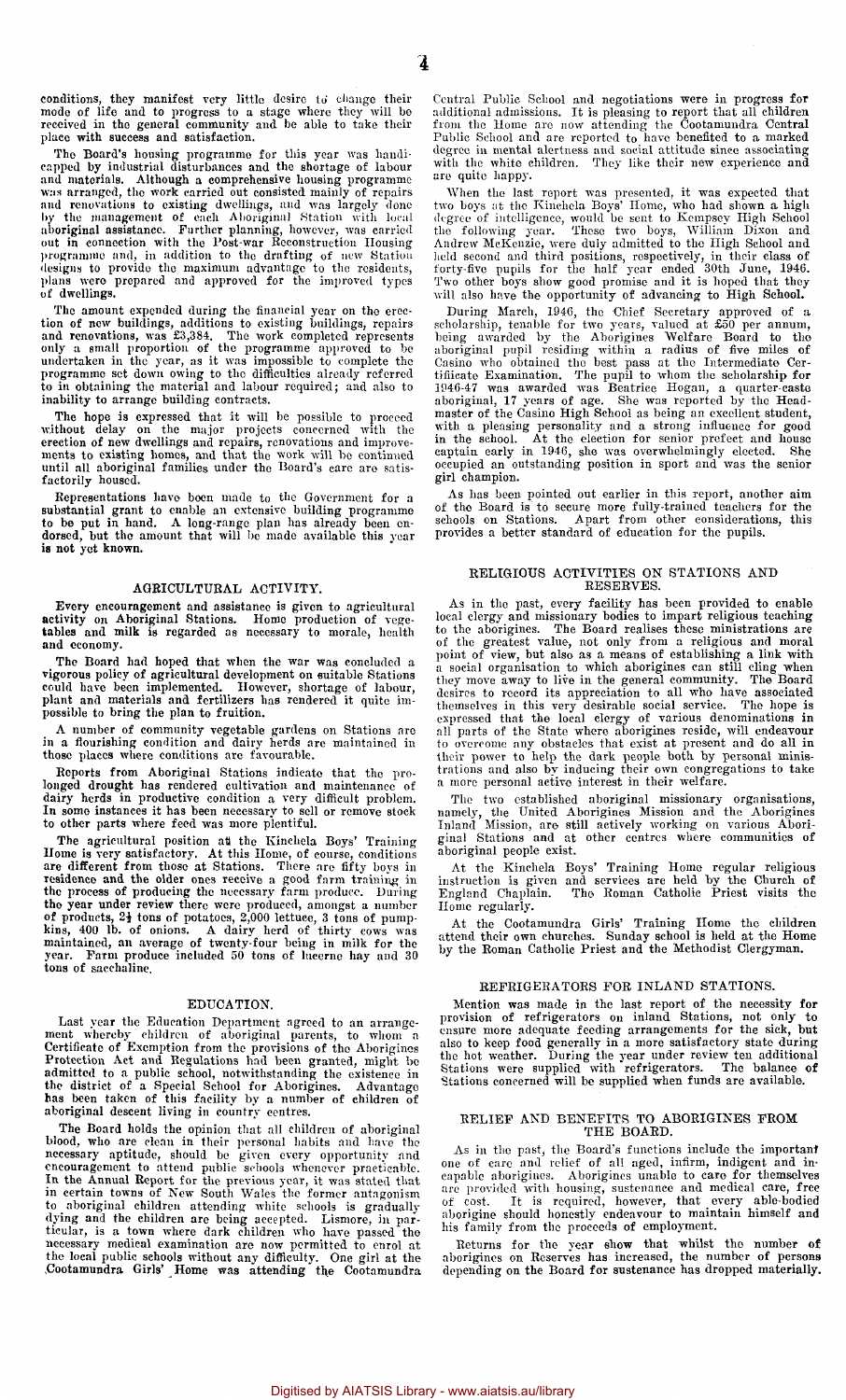A summary of the various benefits afforded by the Board to those aboriginals in need of assistance is set out in brief hereunder:—

*Housing.*—Wherever possible a dwelling is provided, free of cost, for every family living on Stations or Reserves. The Board is fully conscious of the fact that improvements in this field are necessary and every endeavour has been and is being made to implement the new building programme. So far build-ing conditions and restrictions have made this quite impossible.

Rations.—Full-scale rations, established in accordance with<br>recommendations by the Department of Public Health, are<br>supplied to aged, infirm and indigent. On many Stations the<br>standard ration is supplemented by milk and ve produced on the settlement.

The number of rations issued on the various Stations at the beginning and end of the year is shown in Appendix "A."

Seventeen per cent, of the total population on Stations received rations during the year 1944-45, as opposed to sixteen per cent, in the year 1945-46.

return of rations issued to aborigines residing on Reserves at the beginning and end of the year is set out in Appendix  $"B."$ 

This return indicates an appreciable decrease in the number of recipients over the twelve months in question. This position is brought about because many more aborigines than hitherto are now able to support themselves independently of the Board.

*Clothing.*—In accordance with the usual procedure, clothing issues were made to aged and indigent aborigines on the basis of two outfits per annum—one for summer and one for winter.

The following table shows the number of recipients during 1945-46, compared with the previous two years:—

|                              |            | Male.      |            |            | Female.    |            | Total.                                                      |            |            |  |
|------------------------------|------------|------------|------------|------------|------------|------------|-------------------------------------------------------------|------------|------------|--|
| Issue.                       |            |            |            |            |            |            | 1943-44 44-45 45-46 1943-44 44-45 45-46 1943-44 44-45 45-46 |            |            |  |
| Summer<br>Winter<br>$\cdots$ | 214<br>183 | 231<br>239 | 147<br>135 | 274<br>267 | 299<br>279 | 191<br>174 | 488<br>450                                                  | 530<br>518 | 338<br>309 |  |
| Total                        | 397        | 470        | 282        | 541        | 578        | 365        | 938                                                         | 1,048      | 647        |  |

The figures for 1944-45 are not useful for purposes of comparison as they included extra issues to overcome deficiencies in supply during the previous war years.

*Blankets.*—For many years it has been the practice to supply blankets to all aborigines in need. During the period under review it has been possible to supply free issues to aboriginal people on Stations and Reserves on the same scale as during 1944-45, the heavy demands of the Figh

| Place.                      | $1943 - 44.$ | 1944 - 45. | 1945-46.   |
|-----------------------------|--------------|------------|------------|
| Stations<br>.<br>$Reserves$ | 369<br>83    | 450<br>149 | 465<br>153 |
| Total                       | 452          | 599        | 618        |

*Medical Attention.*—Free medicine, drugs and medical at-tention are given to all aborigines on Stations throughout the State. Medical attention is given at the treatment room and dispensary attached to each Station. Aborigines requiring treatment at a hospital are admitted to the nearest Public Hospital for care and attention on the same basis as white people.

*Baby Outfits.*—It is the custom to supply expectant mothers with baby outfits. In all necessitous cases the outfits are sup-<br>plied gratuitiously, but those women whose husbands are<br>receiving reasonable earnings are required to pay a nominal<br>amount of twenty-five shillings towards

Christmas Checr.—The Board again made available to abo-<br>rigines on Stations and Reserves a special issue of ingredients<br>for making a Christmas pudding. Children up to school leaving<br>age were supplied with a small toy or gi

#### SOCIAL BENEFITS FROM THE COMMONWEALTH GOVERNMENT.

Child Endowment.—The Board, on behalf of the Common-<br>wealth Government, has continued the supervision of the pay-<br>ment of Endowment moneys to aborigines. Endowese may<br>qualify for direct payment if they demonstrate by their This privilege is, of course, revoked if it is abused.

The table hereunder gives particulars of cases adminis-tered by the Board for the year ended 30th June, 1946, and for the two previous years.

The increase in the amount paid was brought about by the Endowment rate of 5s. for each child in excess of one being increased to 7s. 6d. as from 24th July, 1945.

|                                | Amount                                                            | Number                                                         |                   | Subtract.                                | Add.                                           | Cases         |                                         |  |
|--------------------------------|-------------------------------------------------------------------|----------------------------------------------------------------|-------------------|------------------------------------------|------------------------------------------------|---------------|-----------------------------------------|--|
| Year<br>ended<br>30th<br>June. | received<br>from Com-<br>monwealth<br>for<br>Adminis-<br>tration. | of cases<br>admin-<br>istered<br>at be-<br>ginning<br>of Year. | Cases<br>expired. | Cases<br>changed<br>to<br>Direct<br>Pay. | Cases<br>reverted<br>to<br>Board's<br>Control. | New<br>Cases. | admin-<br>istered<br>at end<br>of Year. |  |
| 1944                           | £11,249                                                           | 331                                                            | 26                | 41                                       | 13                                             | 11            | 288                                     |  |
| 1945                           | £10,542                                                           | 288                                                            | 16                | 32                                       | $\Omega$                                       | 19            | 268                                     |  |
| 1946                           | £13.952                                                           | 268                                                            | 11                | 41                                       | 7                                              | 19            | 242                                     |  |

*Pensions.*—Old-age pensions, widows' pensions and invalid pensions are payable by the Commonwealth Government to aborigines who fulfil the requirements of the Commonwealth Act. Those who have a preponderance of aboriginal blood are<br>not cligible to receive any of the above pensions, nor will<br>approval be given by the Commonwealth to pensions being paid<br>to aborigines of any caste whilst they ar independently of the Board and away from all Stations and Reserves.

The Board holds the view that there should be a more liberal approach by the Commonwealth authorities to the question of approach by the Commonwealth authorities to the question of<br>granting pensions to aborigines who, in the Board's opinion,<br>should be under some manner of control and who may elect to<br>reside on a Station or Reserve. Represent

#### CHILDREN'S HOMES.

The Aborigines Protection Act, section 11, provides that the Board may constitute and establish Homes for the reception, maintenance and training of wards. Kinchela Boys' Training Home are the Homes so established, to whic the care of the Aborigines Welfare Board.

The practice of admitting children of from five to fifteen years to the above homes is not entirely satisfactory, and the Board intends, when opportunity permits, to establish more suitable homes where the children may be placed in age groups and smaller units established so that may be given to each child.

There is still a vital and urgent need for an infants' home. As a temporary expedient, to meet the problem, aboriginal infants have been placed in denominational and other private institutions.

*Kinchela Boys' Training Home.*—Kinchela Boys' Training Home is situated on the Macleay River, 16 miles from Kempsey, on 30 acres of rich farm land, with river frontage.

The boys are taught practical farming and dairying.

Accommodation is available for approximately fifty boys. As at 30th June, 1946, the enrolment was fifty-two boys. During<br>the year there were twelve admissions and eight discharges to<br>employment as aboriginal wards. The ages of the boys ranged<br>from six and a half to sixteen years, t twelve years four months.

The general health of the boys has been very good, only one major illness being reported. A local dentist visited the home twice during the period and gave treatment. The local Government Medical Officer visited the home a carried out, all the inmates being inoculated.

 $\bar{z}$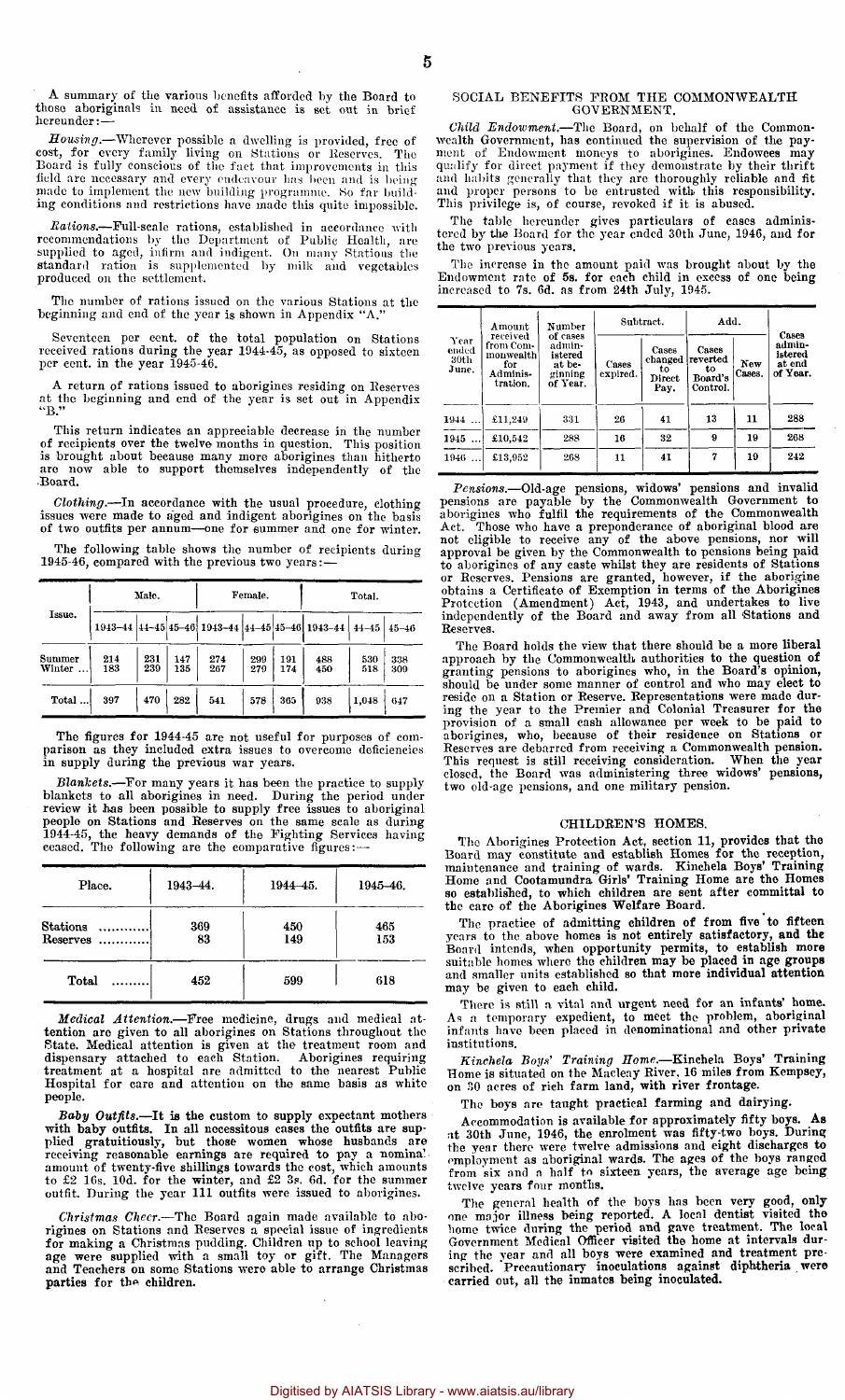Recreational facilities are as satisfactory as can be expected. The lack of continuity in employment- of an attendant to organise sports and games has been keenly felt.

During the year a laundry plant, comprising washing<br>machine, hydro-extractor and steam boiler, was installed and<br>has considerably improved facilities for washing clothing. A<br>present need at the home is the improvement of w of funds.

All boys of school age attend the public school established at the home, the school being under the charge of two lady trachers. They report good average progress. As indicated previously in this report, two boys have been enrolled at the Kempsey High School, where they are progres

Keenness and enthusiasm are shown by the boys in connection with hobbies and handicrafts.

The boys have the benefit of regular religious instruction and church services, the Rev. 6. P. D. Smith being the present Chaplain. The Roman Catholic Priest visits the home at regular intervals. A number of the Church of England boys are being prepared for confirmation.

The farm embraces an area of thirty acres and carries a<br>dairy herd of thirty cows. This provides the home with milk,<br>butter and cream throughout the year. Vegetables were pro-<br>duced sufficient for the home's requirements, work.

There were good returns, so far as potatoes, pumpkins, rhubarb, lettuce, etc., were concerned. Farm produce was good. Milk and butter returns were practically the same as for last year, notwithstanding the drought during the summer months. Several Hoods in the late autumn completely destroyed all crops in growth and seriously affected dairy production during the winter months.

*Cootamundra Girls' Home.*—This homo is situated one mile from Cootamundra and has accommodation for fifty children.<br>Forty-four girls were in residence at the beginning of the year<br>and forty at the close of the year. There were two admissions<br>and six departures, of whom five were under apprenticeship conditions.

The general health of the inmates has again been satisfactory. A slight epidemic of mumps occurred. Four girls had their tonsils removed.

As already stated earlier in this Report, all the girls are now attending the Cootamundra Central Public School. They quite enjoy their new experiences and there has been a marked<br>improvement in well-being through mixing with others. Most of<br>the older girls are above the average age for their class, but it<br>is hoped the younger ones will keep pa children in their respective classes.

With more adequate staff now in residence, the Principal is organising sewing classes, at night, when the children will knit, do other types of fancy work, and learn to mend their own clothes.

The children have learned to play tennis and are now at-tempting hockey and basket-ball. They attend the local swim-ming baths and acquitted themselves well at the local swimming carnival.

The children attend the picture show from time to time and are admitted free through the courtesy of the manager.

Very good fruit was obtained from the orchard and the vegetable garden has proved a valuable asset.

#### ABORIGINAL STATIONS.

Nineteen Aboriginal Stations were maintained by the Board during the year. The Stations are situated throughout all parts of the State, and are under the management of resident<br>officers of the Board, who, in a number of cases have assist-<br>ant staff, including a matron. The Stations are in the nature<br>of community settlements of aboriginal fami water supply, and, in some instances, a dairy herd and com-munity vegetable garden.

Endeavour is made to provide a friendly administration, but, at the same time, every family is expected to provide for its own needs. Able-bodied men are assisted in procuring employment. The sick, aged and infirm, however, receive at the hands of the Board, free food, invalid food (if required), medical service, blankets and tobacco and other comforts.

Appendix "A" will indicate the size of the various Stations and the population of each. Distribution of population on Stations, as at 30th June, 1946, was as follows:—

| Over 200 residents  3 Stations.            |  |
|--------------------------------------------|--|
| Between 100 and 200 residents  13 $\ldots$ |  |
|                                            |  |

The establishment of the proposed new Station at Murrin Bridge, Lake Cargeligo, to provide for aborigines from Menin-dee and other Far West localities has been unavoidably delayed by shortage of manpower and building materials. It has also been decided to establish new Aboriginal Stations at Moree and at Tabulam, and preparatory planning is now in progress.<br>Sites for these Stations have been selecte

Appendix "A" of this Report shows that the total popula-tion on all Stations, as at 30th June, 1946, was 2,520, repre-senting a reduction of eighty-six for the twelve months.

Vital statistics on the Board's Stations for the year are as shown hereunder. The previous year's figures are given in parenthesis:—

| Births    |  |  |  |  |  |  |  |  |  |  |  |  |        |
|-----------|--|--|--|--|--|--|--|--|--|--|--|--|--------|
| Deaths    |  |  |  |  |  |  |  |  |  |  |  |  | 43(42) |
| Marriages |  |  |  |  |  |  |  |  |  |  |  |  | 14(22) |

#### ABORIGINAL RESERVES.

Like Stations, Reserves are areas set aside especially for occupation and use by Aborigines. Reserves, however, are not under resident management nor have they the amenities and improvements found on Stations. Most Reserves are under the supervision of the local officer in charge of Police, but in a<br>few instances the teacher in charge of the local aboriginal<br>school acts as non-resident manager. Whilst aborigines on<br>Reserves are usually more independent, th in many such cases is below that found amongst those resident on Stations.

Appendix "B" gives a list of Reserves inhabited as at 30th<br>June, 1946, and the population on each at that date as com-<br>pared with the previous year. The total population figures<br>were 1,956 and 1,763, respectively—an increa

#### ACCOUNTS AND GENERAL EXPENDITURE.

Appendix "C" shows that a total amount of £51,794 was expended on the welfare and relief of aborigines during the<br>year ended 30th June, 1946. Of this amount £46,017 was<br>expended directly by the Board, and £5,776 was incurred by<br>other Government Departments on behalf of the Bo total expenditure for the year ended 30th June, 1946, repre-sents a decrease of £1,252 on the expenditure for the previous year.

#### CONCLUSION.

The Board desires again to place on record the valuable assistance and co-operation given by other Government Departments throughout the year. The assistance by the Police<br>Department, the Department of Agriculture, the Department<br>of Public Health, the Department of Lands, Depar of the Chef Secretary and the Child Welfare Department is especially acknowledged.

In conclusion, the Board desires to express appreciation and<br>thanks to its own staff, both at Head Office and in the Field,<br>for the loyal and willing manner in which they have performed<br>their duties throughout the past yea

Dated this twenty-fifth day of February, one thousand nine hundred and forty-seven.

S. L. ANDERSON, Chairman. J. GRAHAME DREW. A. P. ELKIN. W. FERGUSON. J. P. GLASHEEN. S. R. HEFEREN. A. W. G. LIPSCOMB. W. PAGE. B. E. SADLER. M. SAWTELL. E. G. WRIGHT,

Members, Aborigines Welfare Board,

Digitised by AIATSIS Library - www.aiatsis.au/library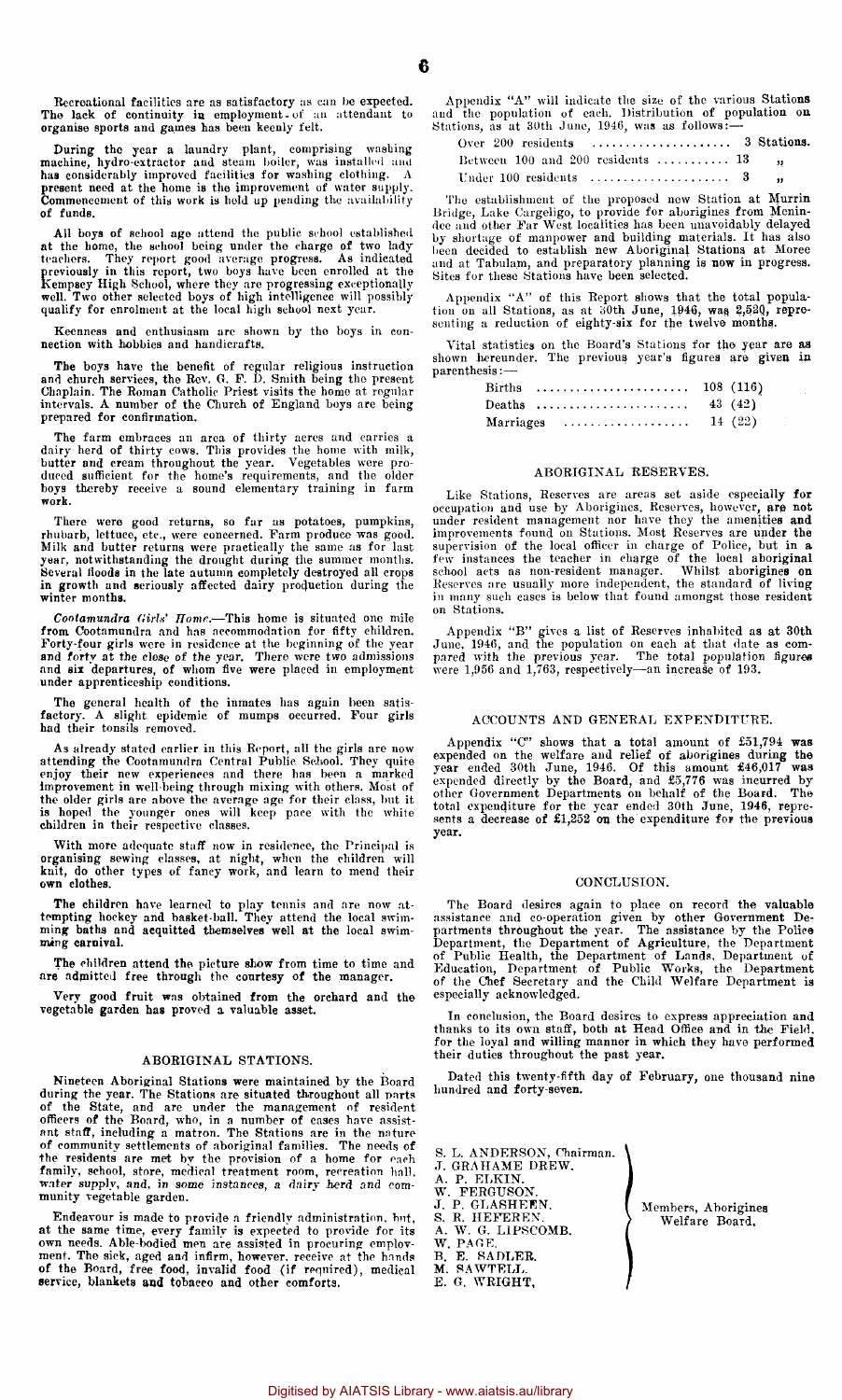# **APPENDIX "A."**

List of Aboriginal Stations. Vital Statistics and Ration Recipients.

|                                                                                                                                       |                                                                             | As at $30/6/45$ .                                                |                                                        | As at 30/6/46.                                                   |                                                       | Statistics for year ended 30/6/46.                 |                                                                        |                                          |  |
|---------------------------------------------------------------------------------------------------------------------------------------|-----------------------------------------------------------------------------|------------------------------------------------------------------|--------------------------------------------------------|------------------------------------------------------------------|-------------------------------------------------------|----------------------------------------------------|------------------------------------------------------------------------|------------------------------------------|--|
| Station.                                                                                                                              | Агеа.                                                                       | Population.                                                      | Ration<br>Recipients.                                  | Population.                                                      | Ration<br>Recipients.                                 | Births.                                            | Deaths.                                                                | Marriages.                               |  |
| Bellbrook<br>Boggabilla<br>Brewarrina<br>Burnt Bridge<br>Burra Bee Dee<br>Cabbage Tree Island<br>Cowra.                               | Acres.<br>96<br>457<br>4.638<br>320<br>613<br>623<br>125<br>31              | 123<br>232<br>171<br>34<br>271<br>113<br>101<br>114<br>151       | 32<br>38<br>43<br>. 9<br>21<br>16<br>24<br>10<br>20    | 94<br>199<br>181<br>46<br>277<br>102<br>120<br>125<br>143        | 18<br>32<br>41<br>15<br>22<br>18<br>38<br>18          | 4<br>6<br>$\overline{2}$<br>20<br>4<br>6<br>4<br>8 | 5<br>$\cdots$<br>$\ddotsc$<br>$\ddotsc$<br>5<br>$\cdots$<br>$\cdots$   | <br>2<br>2<br>$\ddotsc$<br>2<br><br><br> |  |
| Cumeroogunga<br>Jervis Bay<br>Menindee<br>Moonahcullah<br>Pilliga<br>Quirindi<br>Roseby Park<br>Walgett<br>Wallaga Lake<br>Woodenbong | 2,600<br>100<br>1.000<br>232<br>150<br>220<br>66<br>51<br>337<br>341<br>126 | 101<br>225<br>79<br>103<br>183<br>108<br>128<br>147<br>65<br>156 | 14<br>98<br>13<br>13<br>6<br>14<br>14<br>40<br>8<br>19 | 105<br>187<br>53<br>100<br>167<br>122<br>144<br>153<br>62<br>140 | 16<br>79<br>Ä<br>11<br>2<br>17<br>17<br>29<br>9<br>13 | 8<br>14<br>4<br>11<br>5<br>5<br>$\cdots$<br>4      | 5<br><br>12<br>$\overline{2}$<br>$\overline{2}$<br>4<br><br><br>3<br>3 | <br><br><br><br>3                        |  |
|                                                                                                                                       | $\ddotsc$                                                                   | 2,605                                                            | 452                                                    | 2.520                                                            | 408                                                   | 108                                                | 43                                                                     | 14                                       |  |

NOTE.—\* Brungle reverted to the status of a Reserve on 28th August, 1945.

## **APPENDIX "B."**

 $\bar{z}$ 

## List of Aboriginal Reserves. Particulars of Ration Recipients.

|                                                                               |        | As at 30th June, 1945. |                    | As at 30th June, 1946. |                    |  |  |
|-------------------------------------------------------------------------------|--------|------------------------|--------------------|------------------------|--------------------|--|--|
| Reserve.                                                                      | Area.  | Population.            | Ration Recipients. | Population.            | Ration Recipients. |  |  |
|                                                                               | Acres. |                        |                    |                        |                    |  |  |
| Balranald                                                                     | 140    | 33                     |                    | 34                     | 2                  |  |  |
| *Baryulgil (Settlement only)                                                  | 40     | 34                     | 4                  | 38                     |                    |  |  |
|                                                                               | 90     | 144                    | 11                 | 137                    | я                  |  |  |
| Collarenebri (Camp only)                                                      | 50     | 72                     |                    | 91                     |                    |  |  |
|                                                                               | 16     | 96                     | 17                 | 103                    | 19                 |  |  |
|                                                                               | 10     | 80                     | 10                 | 51                     | 9                  |  |  |
| Darlington Point                                                              | 25     | 43                     | 32                 | 48                     | 45                 |  |  |
| *Dubbo (Talbragar)                                                            | 18     | 30                     |                    | 34                     |                    |  |  |
|                                                                               | 16     | 74                     |                    | 93                     |                    |  |  |
| Goodooga (Dennawan)                                                           | 80     | 90                     | $\ddotsc$          | 98                     | 3                  |  |  |
| $Google\qquad \ldots \ldots \ldots \ldots \ldots \ldots \ldots \ldots \ldots$ | 80     | 24                     |                    |                        |                    |  |  |
|                                                                               | 70     | 77                     | 2                  | 118                    | 2                  |  |  |
|                                                                               | 98     | 8                      |                    | 15                     |                    |  |  |
|                                                                               | 50     | 45                     | 1                  | 50                     | 3                  |  |  |
|                                                                               | 115    | 23                     | 1                  | 22                     |                    |  |  |
|                                                                               | 6      | 69                     |                    | 68                     |                    |  |  |
| Macksville (Eungai)                                                           | 20     | 5                      |                    | 2                      |                    |  |  |
|                                                                               | 12     | 241                    | 4                  | 359                    |                    |  |  |
|                                                                               | 100    | 58                     | $\cdots$           | 60                     |                    |  |  |
| Nambucca Heads                                                                | 70     | 3                      | 3                  | 3                      | 4                  |  |  |
|                                                                               | 140    | 13                     | $\ddotsc$          | 12                     |                    |  |  |
|                                                                               | 100    | 115                    | 21                 | 115                    | 19                 |  |  |
|                                                                               | 100    | 2                      | 2                  | 2                      | 2                  |  |  |
|                                                                               | 24     | 60                     |                    | 60                     |                    |  |  |
|                                                                               | 15     | 34                     |                    | 50                     |                    |  |  |
| *Ulgundahi Island (Maclean)                                                   | 40     | 80                     | 57                 | 80                     | 5                  |  |  |
| Uralla                                                                        | 100    | 24                     |                    | 15                     |                    |  |  |
| *Walcha (Summer Vale)                                                         | 107    | 40                     | 4                  | 35                     | 5                  |  |  |
| *Wellington (Nanima)                                                          | 100    | 39                     | 27                 | 41                     | 21                 |  |  |
|                                                                               | 100    | 71                     | 2                  | 69                     | 1                  |  |  |
|                                                                               | 9      | 36                     | 2                  | 53                     |                    |  |  |
| Total                                                                         |        | 1,763                  | 200                | 1,956                  | 149                |  |  |

NOTE.- Signifies Aboriginal School on Reserve.